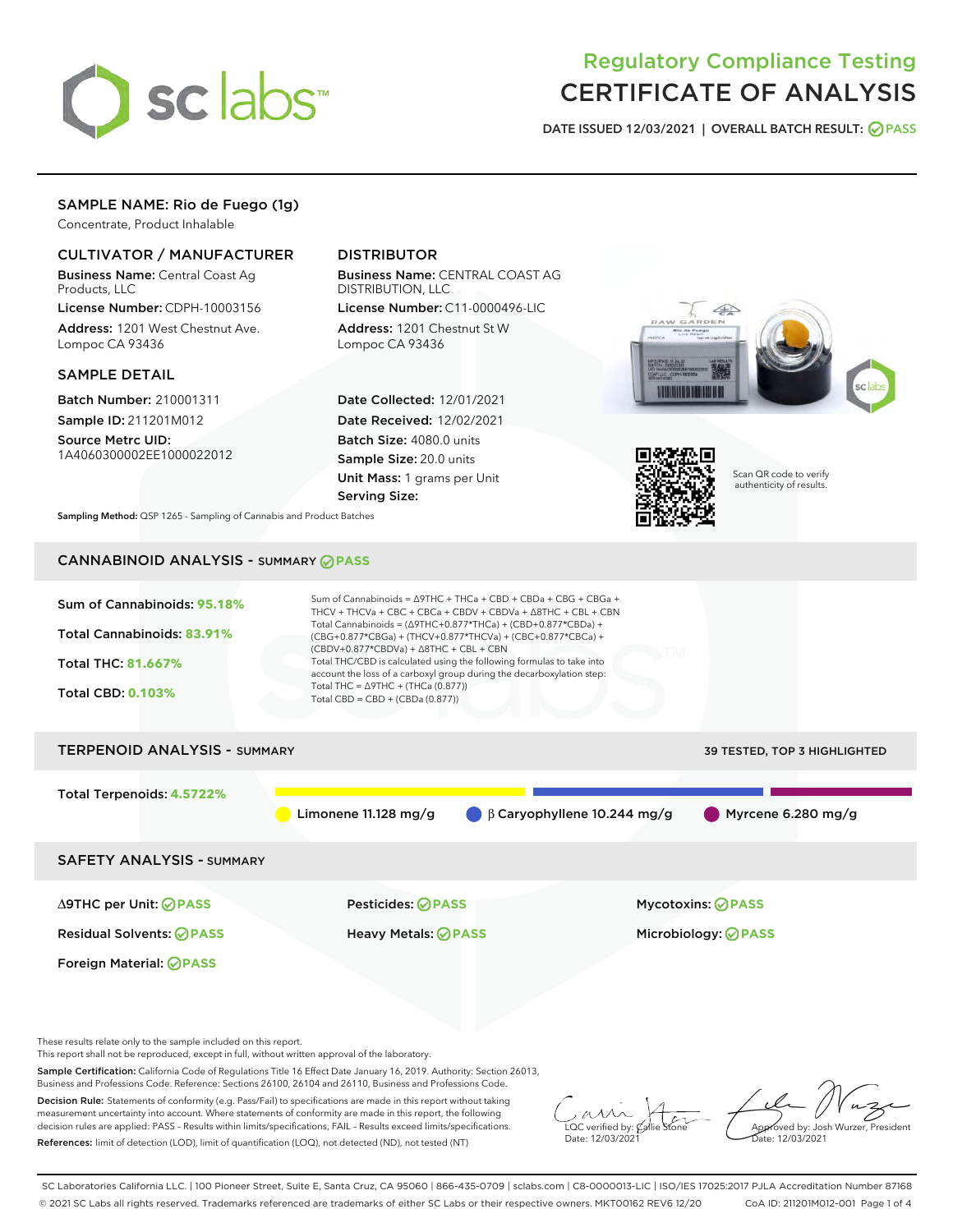



RIO DE FUEGO (1G) | DATE ISSUED 12/03/2021 | OVERALL BATCH RESULT:  $\bigcirc$  PASS

#### CANNABINOID TEST RESULTS - 12/03/2021 2 PASS

Tested by high-performance liquid chromatography with diode-array detection (HPLC-DAD). **Method:** QSP 1157 - Analysis of Cannabinoids by HPLC-DAD

#### TOTAL CANNABINOIDS: **83.91%**

Total Cannabinoids (Total THC) + (Total CBD) + (Total CBG) + (Total THCV) + (Total CBC) + (Total CBDV) + ∆8THC + CBL + CBN

TOTAL THC: **81.667%** Total THC (∆9THC+0.877\*THCa)

TOTAL CBD: **0.103%**

Total CBD (CBD+0.877\*CBDa)

TOTAL CBG: 1.31% Total CBG (CBG+0.877\*CBGa)

TOTAL THCV: 0.322% Total THCV (THCV+0.877\*THCVa)

TOTAL CBC: 0.51% Total CBC (CBC+0.877\*CBCa)

TOTAL CBDV: ND Total CBDV (CBDV+0.877\*CBDVa)

| <b>COMPOUND</b>            | LOD/LOQ<br>(mg/g) | <b>MEASUREMENT</b><br><b>UNCERTAINTY</b><br>(mg/g) | <b>RESULT</b><br>(mg/g) | <b>RESULT</b><br>(%) |
|----------------------------|-------------------|----------------------------------------------------|-------------------------|----------------------|
| <b>THCa</b>                | 0.05/0.14         | ±22.945                                            | 892.82                  | 89.282               |
| <b>A9THC</b>               | 0.06 / 0.26       | ±1.158                                             | 33.67                   | 3.367                |
| <b>CBGa</b>                | 0.1/0.2           | ±0.69                                              | 13.2                    | 1.32                 |
| <b>CBCa</b>                | 0.07 / 0.28       | ±0.247                                             | 5.06                    | 0.506                |
| <b>THCVa</b>               | 0.07/0.20         | ±0.175                                             | 3.67                    | 0.367                |
| <b>CBG</b>                 | 0.06/0.19         | ±0.059                                             | 1.50                    | 0.150                |
| <b>CBDa</b>                | 0.02/0.19         | ±0.034                                             | 1.18                    | 0.118                |
| <b>CBC</b>                 | 0.2 / 0.5         | ±0.02                                              | 0.7                     | 0.07                 |
| A8THC                      | 0.1 / 0.4         | N/A                                                | <b>ND</b>               | <b>ND</b>            |
| <b>THCV</b>                | 0.1 / 0.2         | N/A                                                | <b>ND</b>               | <b>ND</b>            |
| <b>CBD</b>                 | 0.07/0.29         | N/A                                                | <b>ND</b>               | <b>ND</b>            |
| <b>CBDV</b>                | 0.04 / 0.15       | N/A                                                | <b>ND</b>               | <b>ND</b>            |
| <b>CBDVa</b>               | 0.03 / 0.53       | N/A                                                | <b>ND</b>               | <b>ND</b>            |
| <b>CBL</b>                 | 0.06 / 0.24       | N/A                                                | <b>ND</b>               | <b>ND</b>            |
| <b>CBN</b>                 | 0.1/0.3           | N/A                                                | <b>ND</b>               | <b>ND</b>            |
| <b>SUM OF CANNABINOIDS</b> |                   |                                                    | 951.8 mg/g              | 95.18%               |

#### **UNIT MASS: 1 grams per Unit**

| ∆9THC per Unit                        | 1120 per-package limit | 33.67 mg/unit  | <b>PASS</b> |
|---------------------------------------|------------------------|----------------|-------------|
| <b>Total THC per Unit</b>             |                        | 816.67 mg/unit |             |
| <b>CBD</b> per Unit                   |                        | <b>ND</b>      |             |
| <b>Total CBD per Unit</b>             |                        | $1.03$ mg/unit |             |
| Sum of Cannabinoids<br>per Unit       |                        | 951.8 mg/unit  |             |
| <b>Total Cannabinoids</b><br>per Unit |                        | 839.1 mg/unit  |             |

#### TERPENOID TEST RESULTS - 12/03/2021

Terpene analysis utilizing gas chromatography-flame ionization detection (GC-FID). **Method:** QSP 1192 - Analysis of Terpenoids by GC-FID

| <b>COMPOUND</b>           | LOD/LOQ<br>(mg/g) | <b>MEASUREMENT</b><br><b>UNCERTAINTY</b><br>(mg/g) | <b>RESULT</b><br>(mg/g)                         | <b>RESULT</b><br>$(\%)$ |
|---------------------------|-------------------|----------------------------------------------------|-------------------------------------------------|-------------------------|
| Limonene                  | 0.005 / 0.016     | ±0.1591                                            | 11.128                                          | 1.1128                  |
| $\beta$ Caryophyllene     | 0.004 / 0.012     | ±0.3647                                            | 10.244                                          | 1.0244                  |
| <b>Myrcene</b>            | 0.008 / 0.025     | ±0.0810                                            | 6.280                                           | 0.6280                  |
| $\alpha$ Humulene         | 0.009/0.029       | ±0.1162                                            | 3.620                                           | 0.3620                  |
| Linalool                  | 0.009 / 0.032     | ±0.1145                                            | 3.014                                           | 0.3014                  |
| trans- $\beta$ -Farnesene | 0.008 / 0.025     | ±0.0581                                            | 1.638                                           | 0.1638                  |
| Terpineol                 | 0.016 / 0.055     | ±0.0946                                            | 1.540                                           | 0.1540                  |
| Fenchol                   | 0.010 / 0.034     | ±0.0533                                            | 1.376                                           | 0.1376                  |
| $\beta$ Pinene            | 0.004 / 0.014     | ±0.0139                                            | 1.205                                           | 0.1205                  |
| $\alpha$ Bisabolol        | 0.008 / 0.026     | ±0.0562                                            | 1.052                                           | 0.1052                  |
| Valencene                 | 0.009 / 0.030     | ±0.0651                                            | 0.945                                           | 0.0945                  |
| $\alpha$ Pinene           | 0.005 / 0.017     | ±0.0069                                            | 0.802                                           | 0.0802                  |
| Ocimene                   | 0.011 / 0.038     | ±0.0242                                            | 0.753                                           | 0.0753                  |
| Terpinolene               | 0.008 / 0.026     | ±0.0123                                            | 0.598                                           | 0.0598                  |
| Nerolidol                 | 0.009 / 0.028     | ±0.0270                                            | 0.429                                           | 0.0429                  |
| Borneol                   | 0.005 / 0.016     | ±0.0121                                            | 0.289                                           | 0.0289                  |
| Caryophyllene<br>Oxide    | 0.010 / 0.033     | ±0.0099                                            | 0.215                                           | 0.0215                  |
| Camphene                  | 0.005 / 0.015     | ±0.0016                                            | 0.143                                           | 0.0143                  |
| Geraniol                  | 0.002 / 0.007     | ±0.0046                                            | 0.105                                           | 0.0105                  |
| Fenchone                  | 0.009 / 0.028     | ±0.0025                                            | 0.087                                           | 0.0087                  |
| Guaiol                    | 0.009 / 0.030     | ±0.0041                                            | 0.087                                           | 0.0087                  |
| Citronellol               | 0.003 / 0.010     | ±0.0036                                            | 0.074                                           | 0.0074                  |
| Sabinene Hydrate          | 0.006 / 0.022     | ±0.0017                                            | 0.044                                           | 0.0044                  |
| $\gamma$ Terpinene        | 0.006 / 0.018     | ±0.0003                                            | 0.019                                           | 0.0019                  |
| Nerol                     | 0.003 / 0.011     | ±0.0008                                            | 0.018                                           | 0.0018                  |
| Sabinene                  | 0.004 / 0.014     | ±0.0002                                            | 0.017                                           | 0.0017                  |
| $\alpha$ Phellandrene     | 0.006 / 0.020     | N/A                                                | <loq< th=""><th><loq< th=""></loq<></th></loq<> | <loq< th=""></loq<>     |
| 3 Carene                  | 0.005 / 0.018     | N/A                                                | <loq< th=""><th><loq< th=""></loq<></th></loq<> | <loq< th=""></loq<>     |
| $\alpha$ Terpinene        | 0.005 / 0.017     | N/A                                                | <loq< th=""><th><loq< th=""></loq<></th></loq<> | <loq< th=""></loq<>     |
| Eucalyptol                | 0.006 / 0.018     | N/A                                                | $<$ LOQ                                         | $<$ LOQ                 |
| p-Cymene                  | 0.005 / 0.016     | N/A                                                | ND                                              | ND                      |
| (-)-Isopulegol            | 0.005 / 0.016     | N/A                                                | <b>ND</b>                                       | <b>ND</b>               |
| Camphor                   | 0.006 / 0.019     | N/A                                                | <b>ND</b>                                       | <b>ND</b>               |
| Isoborneol                | 0.004 / 0.012     | N/A                                                | ND                                              | ND                      |
| Menthol                   | 0.008 / 0.025     | N/A                                                | <b>ND</b>                                       | ND                      |
| R-(+)-Pulegone            | 0.003 / 0.011     | N/A                                                | <b>ND</b>                                       | <b>ND</b>               |
| <b>Geranyl Acetate</b>    | 0.004 / 0.014     | N/A                                                | ND                                              | ND                      |
| $\alpha$ Cedrene          | 0.005 / 0.016     | N/A                                                | <b>ND</b>                                       | ND                      |
| Cedrol                    | 0.008 / 0.027     | N/A                                                | <b>ND</b>                                       | <b>ND</b>               |
| <b>TOTAL TERPENOIDS</b>   |                   |                                                    | 45.722 mg/g                                     | 4.5722%                 |

SC Laboratories California LLC. | 100 Pioneer Street, Suite E, Santa Cruz, CA 95060 | 866-435-0709 | sclabs.com | C8-0000013-LIC | ISO/IES 17025:2017 PJLA Accreditation Number 87168 © 2021 SC Labs all rights reserved. Trademarks referenced are trademarks of either SC Labs or their respective owners. MKT00162 REV6 12/20 CoA ID: 211201M012-001 Page 2 of 4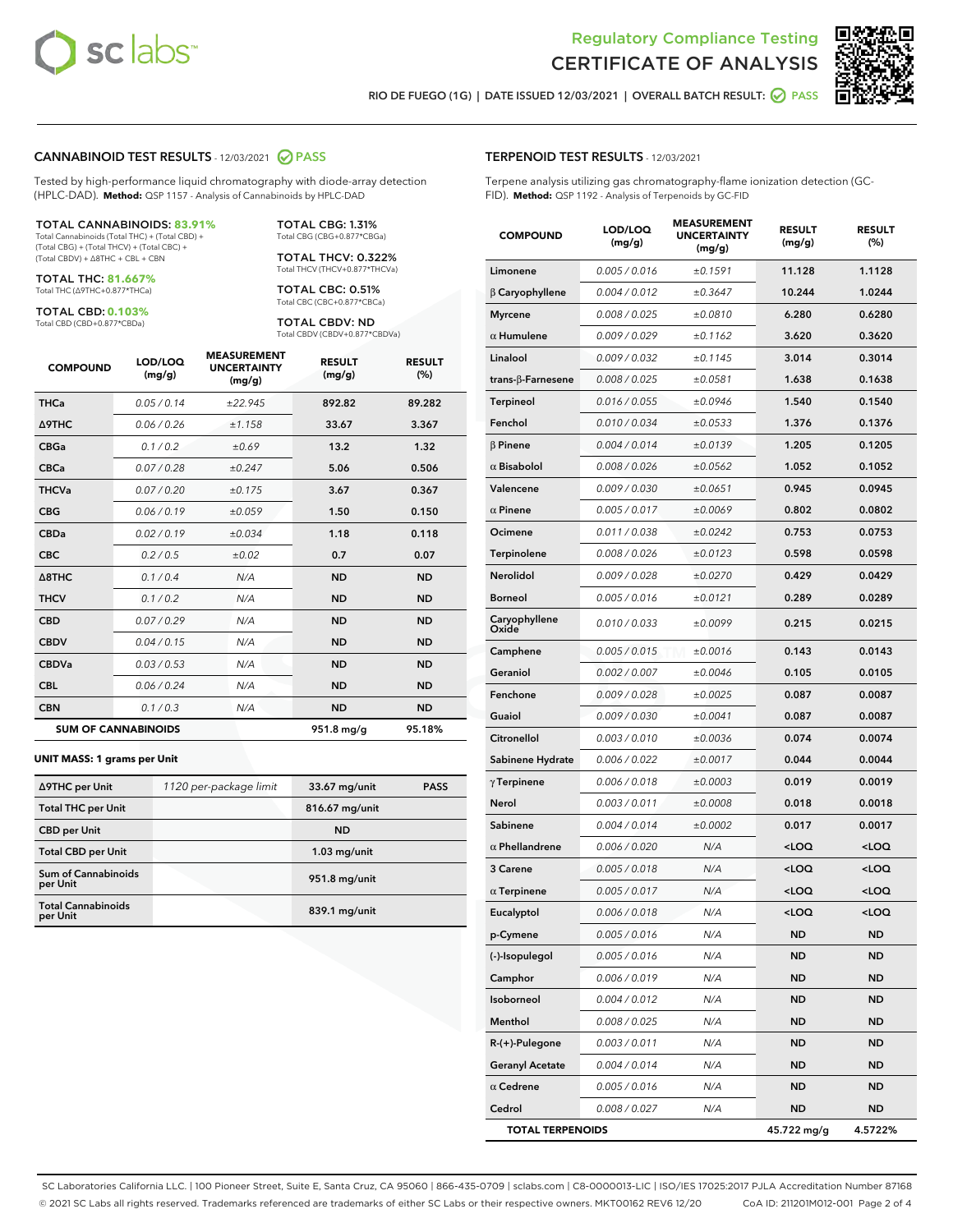



RIO DE FUEGO (1G) | DATE ISSUED 12/03/2021 | OVERALL BATCH RESULT: 2 PASS

# CATEGORY 1 PESTICIDE TEST RESULTS - 12/03/2021 2 PASS

Pesticide and plant growth regulator analysis utilizing high-performance liquid chromatography-mass spectrometry (HPLC-MS) or gas chromatography-mass spectrometry (GC-MS). \*GC-MS utilized where indicated. **Method:** QSP 1212 - Analysis of Pesticides and Mycotoxins by LC-MS or QSP 1213 - Analysis of Pesticides by GC-MS

| <b>COMPOUND</b>             | LOD/LOQ<br>$(\mu g/g)$ | <b>ACTION</b><br><b>LIMIT</b><br>$(\mu g/g)$ | <b>MEASUREMENT</b><br><b>UNCERTAINTY</b><br>$(\mu g/g)$ | <b>RESULT</b><br>$(\mu g/g)$ | <b>RESULT</b> |
|-----------------------------|------------------------|----------------------------------------------|---------------------------------------------------------|------------------------------|---------------|
| Aldicarb                    | 0.03 / 0.08            | $\ge$ LOD                                    | N/A                                                     | <b>ND</b>                    | <b>PASS</b>   |
| Carbofuran                  | 0.02/0.05              | $>$ LOD                                      | N/A                                                     | <b>ND</b>                    | <b>PASS</b>   |
| Chlordane*                  | 0.03 / 0.08            | $\ge$ LOD                                    | N/A                                                     | <b>ND</b>                    | <b>PASS</b>   |
| Chlorfenapyr*               | 0.03/0.10              | $\ge$ LOD                                    | N/A                                                     | <b>ND</b>                    | <b>PASS</b>   |
| Chlorpyrifos                | 0.02 / 0.06            | $\ge$ LOD                                    | N/A                                                     | <b>ND</b>                    | <b>PASS</b>   |
| Coumaphos                   | 0.02 / 0.07            | $>$ LOD                                      | N/A                                                     | <b>ND</b>                    | <b>PASS</b>   |
| Daminozide                  | 0.02 / 0.07            | $\ge$ LOD                                    | N/A                                                     | <b>ND</b>                    | <b>PASS</b>   |
| <b>DDVP</b><br>(Dichlorvos) | 0.03/0.09              | $\ge$ LOD                                    | N/A                                                     | <b>ND</b>                    | <b>PASS</b>   |
| <b>Dimethoate</b>           | 0.03 / 0.08            | $\ge$ LOD                                    | N/A                                                     | <b>ND</b>                    | <b>PASS</b>   |
| Ethoprop(hos)               | 0.03/0.10              | $>$ LOD                                      | N/A                                                     | <b>ND</b>                    | <b>PASS</b>   |
| Etofenprox                  | 0.02 / 0.06            | $\ge$ LOD                                    | N/A                                                     | <b>ND</b>                    | <b>PASS</b>   |
| Fenoxycarb                  | 0.03 / 0.08            | $>$ LOD                                      | N/A                                                     | <b>ND</b>                    | <b>PASS</b>   |
| Fipronil                    | 0.03 / 0.08            | $\ge$ LOD                                    | N/A                                                     | <b>ND</b>                    | <b>PASS</b>   |
| Imazalil                    | 0.02 / 0.06            | $\ge$ LOD                                    | N/A                                                     | <b>ND</b>                    | <b>PASS</b>   |
| Methiocarb                  | 0.02 / 0.07            | $\ge$ LOD                                    | N/A                                                     | <b>ND</b>                    | <b>PASS</b>   |
| Methyl<br>parathion         | 0.03/0.10              | $>$ LOD                                      | N/A                                                     | <b>ND</b>                    | <b>PASS</b>   |
| <b>Mevinphos</b>            | 0.03/0.09              | $>$ LOD                                      | N/A                                                     | <b>ND</b>                    | <b>PASS</b>   |
| Paclobutrazol               | 0.02 / 0.05            | $\ge$ LOD                                    | N/A                                                     | <b>ND</b>                    | <b>PASS</b>   |
| Propoxur                    | 0.03/0.09              | $\ge$ LOD                                    | N/A                                                     | <b>ND</b>                    | <b>PASS</b>   |
| Spiroxamine                 | 0.03 / 0.08            | $\ge$ LOD                                    | N/A                                                     | <b>ND</b>                    | <b>PASS</b>   |
| <b>Thiacloprid</b>          | 0.03/0.10              | $\ge$ LOD                                    | N/A                                                     | <b>ND</b>                    | <b>PASS</b>   |
|                             |                        |                                              |                                                         |                              |               |

# CATEGORY 2 PESTICIDE TEST RESULTS - 12/03/2021 @ PASS

| <b>COMPOUND</b>          | LOD/LOQ<br>$(\mu g/g)$ | <b>ACTION</b><br>LIMIT<br>$(\mu g/g)$ | <b>MEASUREMENT</b><br><b>UNCERTAINTY</b><br>$(\mu g/g)$ | <b>RESULT</b><br>$(\mu g/g)$ | <b>RESULT</b> |  |
|--------------------------|------------------------|---------------------------------------|---------------------------------------------------------|------------------------------|---------------|--|
| Abamectin                | 0.03/0.10              | 0.1                                   | N/A                                                     | <b>ND</b>                    | <b>PASS</b>   |  |
| Acephate                 | 0.02/0.07              | 0.1                                   | N/A                                                     | <b>ND</b>                    | <b>PASS</b>   |  |
| Acequinocyl              | 0.02/0.07              | 0.1                                   | N/A                                                     | <b>ND</b>                    | <b>PASS</b>   |  |
| Acetamiprid              | 0.02/0.05              | 0.1                                   | N/A                                                     | <b>ND</b>                    | <b>PASS</b>   |  |
| Azoxystrobin             | 0.02/0.07              | 0.1                                   | N/A                                                     | <b>ND</b>                    | <b>PASS</b>   |  |
| <b>Bifenazate</b>        | 0.01/0.04              | 0.1                                   | N/A                                                     | <b>ND</b>                    | <b>PASS</b>   |  |
| <b>Bifenthrin</b>        | 0.02 / 0.05            | 3                                     | N/A                                                     | <b>ND</b>                    | <b>PASS</b>   |  |
| <b>Boscalid</b>          | 0.03/0.09              | 0.1                                   | N/A                                                     | <b>ND</b>                    | <b>PASS</b>   |  |
| Captan                   | 0.19/0.57              | 0.7                                   | N/A                                                     | <b>ND</b>                    | <b>PASS</b>   |  |
| Carbaryl                 | 0.02/0.06              | 0.5                                   | N/A                                                     | <b>ND</b>                    | <b>PASS</b>   |  |
| Chlorantranilip-<br>role | 0.04/0.12              | 10                                    | N/A                                                     | <b>ND</b>                    | <b>PASS</b>   |  |
| Clofentezine             | 0.03/0.09              | 0.1                                   | N/A                                                     | <b>ND</b>                    | <b>PASS</b>   |  |

| <b>COMPOUND</b>               | LOD/LOQ<br>(µg/g) | <b>ACTION</b><br><b>LIMIT</b><br>(µg/g) | <b>MEASUREMENT</b><br><b>UNCERTAINTY</b><br>$(\mu g/g)$ | <b>RESULT</b><br>(µg/g) | <b>RESULT</b> |
|-------------------------------|-------------------|-----------------------------------------|---------------------------------------------------------|-------------------------|---------------|
| Cyfluthrin                    | 0.12 / 0.38       | $\overline{c}$                          | N/A                                                     | <b>ND</b>               | <b>PASS</b>   |
| Cypermethrin                  | 0.11 / 0.32       | 1                                       | N/A                                                     | <b>ND</b>               | <b>PASS</b>   |
| <b>Diazinon</b>               | 0.02 / 0.05       | 0.1                                     | N/A                                                     | <b>ND</b>               | <b>PASS</b>   |
| Dimethomorph                  | 0.03 / 0.09       | 2                                       | N/A                                                     | <b>ND</b>               | <b>PASS</b>   |
| Etoxazole                     | 0.02 / 0.06       | 0.1                                     | N/A                                                     | <b>ND</b>               | <b>PASS</b>   |
| Fenhexamid                    | 0.03 / 0.09       | 0.1                                     | N/A                                                     | <b>ND</b>               | <b>PASS</b>   |
| Fenpyroximate                 | 0.02 / 0.06       | 0.1                                     | N/A                                                     | <b>ND</b>               | <b>PASS</b>   |
| Flonicamid                    | 0.03 / 0.10       | 0.1                                     | N/A                                                     | <b>ND</b>               | <b>PASS</b>   |
| Fludioxonil                   | 0.03 / 0.10       | 0.1                                     | N/A                                                     | <b>ND</b>               | <b>PASS</b>   |
| Hexythiazox                   | 0.02 / 0.07       | 0.1                                     | N/A                                                     | <b>ND</b>               | <b>PASS</b>   |
| Imidacloprid                  | 0.04 / 0.11       | 5                                       | N/A                                                     | <b>ND</b>               | <b>PASS</b>   |
| Kresoxim-methyl               | 0.02 / 0.07       | 0.1                                     | N/A                                                     | <b>ND</b>               | <b>PASS</b>   |
| Malathion                     | 0.03 / 0.09       | 0.5                                     | N/A                                                     | <b>ND</b>               | <b>PASS</b>   |
| Metalaxyl                     | 0.02 / 0.07       | $\overline{c}$                          | N/A                                                     | <b>ND</b>               | <b>PASS</b>   |
| Methomyl                      | 0.03 / 0.10       | $\mathcal{I}$                           | N/A                                                     | <b>ND</b>               | <b>PASS</b>   |
| Myclobutanil                  | 0.03 / 0.09       | 0.1                                     | N/A                                                     | <b>ND</b>               | <b>PASS</b>   |
| <b>Naled</b>                  | 0.02 / 0.07       | 0.1                                     | N/A                                                     | <b>ND</b>               | <b>PASS</b>   |
| Oxamyl                        | 0.04 / 0.11       | 0.5                                     | N/A                                                     | <b>ND</b>               | <b>PASS</b>   |
| Pentachloronitro-<br>benzene* | 0.03/0.09         | 0.1                                     | N/A                                                     | <b>ND</b>               | <b>PASS</b>   |
| Permethrin                    | 0.04 / 0.12       | 0.5                                     | N/A                                                     | <b>ND</b>               | <b>PASS</b>   |
| Phosmet                       | 0.03 / 0.10       | 0.1                                     | N/A                                                     | <b>ND</b>               | <b>PASS</b>   |
| Piperonylbu-<br>toxide        | 0.02 / 0.07       | 3                                       | N/A                                                     | <b>ND</b>               | <b>PASS</b>   |
| Prallethrin                   | 0.03 / 0.08       | 0.1                                     | N/A                                                     | <b>ND</b>               | <b>PASS</b>   |
| Propiconazole                 | 0.02 / 0.07       | 0.1                                     | N/A                                                     | <b>ND</b>               | <b>PASS</b>   |
| Pyrethrins                    | 0.04 / 0.12       | 0.5                                     | N/A                                                     | <b>ND</b>               | <b>PASS</b>   |
| Pyridaben                     | 0.02 / 0.07       | 0.1                                     | N/A                                                     | <b>ND</b>               | <b>PASS</b>   |
| Spinetoram                    | 0.02 / 0.07       | 0.1                                     | N/A                                                     | <b>ND</b>               | <b>PASS</b>   |
| Spinosad                      | 0.02 / 0.07       | 0.1                                     | N/A                                                     | <b>ND</b>               | <b>PASS</b>   |
| Spiromesifen                  | 0.02 / 0.05       | 0.1                                     | N/A                                                     | <b>ND</b>               | <b>PASS</b>   |
| Spirotetramat                 | 0.02 / 0.06       | 0.1                                     | N/A                                                     | ND                      | <b>PASS</b>   |
| Tebuconazole                  | 0.02 / 0.07       | 0.1                                     | N/A                                                     | <b>ND</b>               | <b>PASS</b>   |
| Thiamethoxam                  | 0.03 / 0.10       | 5                                       | N/A                                                     | <b>ND</b>               | <b>PASS</b>   |
| Trifloxystrobin               | 0.03 / 0.08       | 0.1                                     | N/A                                                     | <b>ND</b>               | <b>PASS</b>   |

SC Laboratories California LLC. | 100 Pioneer Street, Suite E, Santa Cruz, CA 95060 | 866-435-0709 | sclabs.com | C8-0000013-LIC | ISO/IES 17025:2017 PJLA Accreditation Number 87168 © 2021 SC Labs all rights reserved. Trademarks referenced are trademarks of either SC Labs or their respective owners. MKT00162 REV6 12/20 CoA ID: 211201M012-001 Page 3 of 4